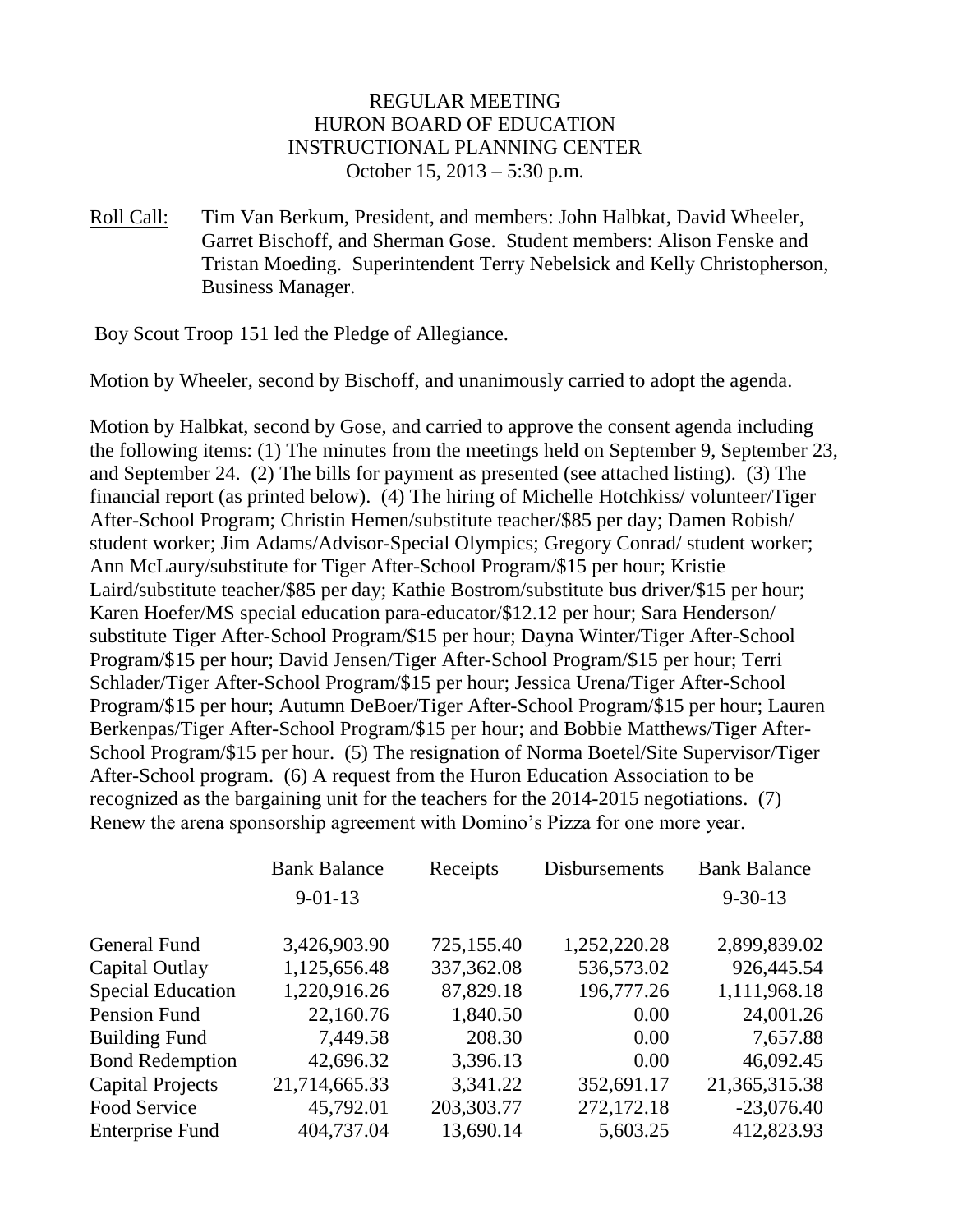|                         | 28,414,889.87 | 1,573,146.33 | 2,818,791.51 | 27,169,244.69 |
|-------------------------|---------------|--------------|--------------|---------------|
| Scholarship Fund        | 178,952.52    | 0.00         | 0.00         | 178,952.52    |
| Health Insurance        | 74,710.38     | 182, 143. 10 | 183,885.10   | 72,968.38     |
| <b>Activity Account</b> | 150,249.29    | 14,876.51    | 18,869.25    | 146,256.55    |
|                         |               |              |              |               |

#### Celebrate Successes in the District

The Superintendent reported on the successes in the District.

### Reports

- A. Dakota Step Gay Pickner reported on Dakota Step test results.
- B. Business Manager's Report Kelly Christopherson presented the Business Manager's Report to the Board.
- C. Superintendent's Report Terry Nebelsick presented the Superintendent's report to the Board.
- D. Dates to Remember October 16 is an early release day. October 21-22 is 5th grade parent-teacher conferences. October 23 is staff flu shots and health screenings. October 24 & 28 are elementary conferences at Madison for  $1<sup>st</sup>$  and  $2<sup>nd</sup>$  grades. October 29 and November 4 are Kindergarten parent-teacher conferences. October 30 is the Immunization POD at the Middle School. October 31 is the Halloween/ Community Event at the High School. November 5 & 7 are 3rd – 4th Grade Parent-Teacher Conferences. November 6 is an early release day. November 11 is Veterans' Day and there is not any school. November 18 is HS Parent Teacher Conferences. November 25 is MS Parent-Teacher Conferences for grades 6-7-8. November 27 is an early release day. November 28-29 is Thanksgiving Vacation and there is not any school.

### Old Business

Motion by Bischoff, second by Wheeler, and unanimously carried to approve the intergovernmental agreement with the City of Huron regarding the Tiger Activity Center and Splash Central parking lot.

The Board conducted first reading of Board Policy Section D: Fiscal Management. No action was taken.